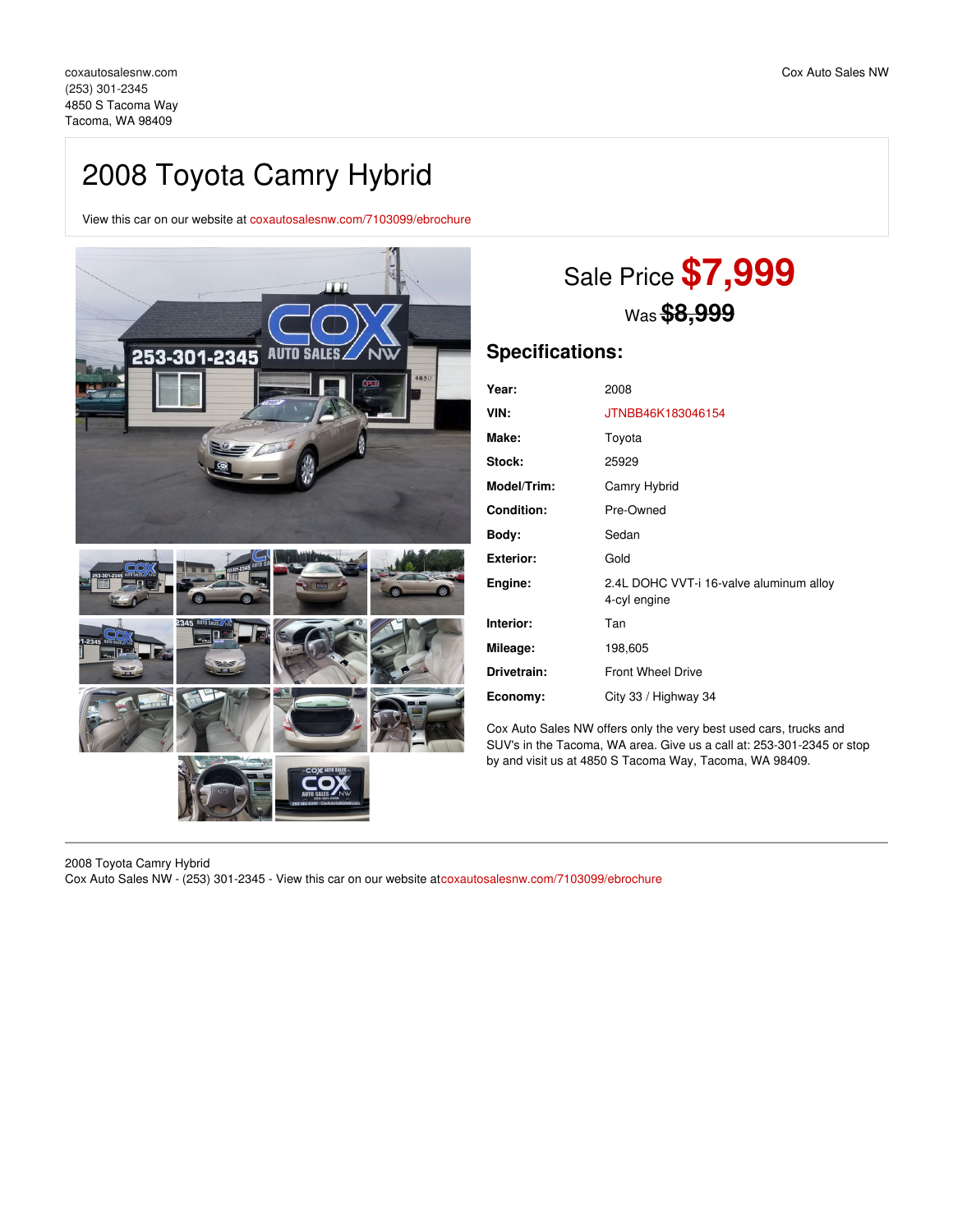

### 2008 Toyota Camry Hybrid

Cox Auto Sales NW - (253) 301-2345 - View this car on our website at[coxautosalesnw.com/7103099/ebrochure](https://coxautosalesnw.com/vehicle/7103099/2008-toyota-camry-hybrid-tacoma-wa-98409/7103099/ebrochure)

### **Installed Options**

### **Interior**

- (2) 12-volt aux pwr outlets
- 60/40 split fold-down rear seat w/security locks, adjustable headrests
- AM/FM stereo w/CD player-inc: MP3/WMA capability, audio input jack, (6) speakers
- Anti-theft engine immobilizer- Auto pwr door locks w/anti-lockout feature
- Bi-level covered center console w/storage- Cruise control
- Defroster-linked dual-zone auto climate control-inc: electric compressor, Plasmacluster ionizer, rear seat vents
- Digital clock- Direct tire pressure monitoring system- Dual visor vanity mirrors
- Fabric door trim w/integrated armrests, rear map pockets Fabric seat trim
- Fold-down rear center armrest w/dual cup holders
- Front bucket seats w/pwr driver seat, adjustable headrests, driver lumbar support
- Front cup holders- HD electric rear window defogger w/timer
- HomeLink universal transmitter- Illuminated entry- In-glass antenna
- Lockable illuminated glove box- Metallic-style interior trim w/chrome door handle accents
- Multi-information display-inc: ECO drive level, hybrid system energy flow, outside temp display, average fuel economy, trip computer
- Optitron instrumentation-inc: coolant temp, instant mileage, twin tripmeters
- Overhead console w/maplights, sunglass holder
- Pwr windows w/driver auto-down, retained pwr
- Remote keyless entry system w/panic button, trunk release
- Remote releases-inc: hood, trunk, fuel-filler door- Seatback pockets
- Smart key system w/push-button start- Tilt/telescoping steering wheel w/audio controls
- Trunk cargo net

#### **Exterior**

- Acoustic noise-reducing windshield- Auto on/off multi-reflector halogen headlamps
- Color-keyed pwr mirrors- Daytime running lights
- High solar energy-absorbing (HSEA) glass